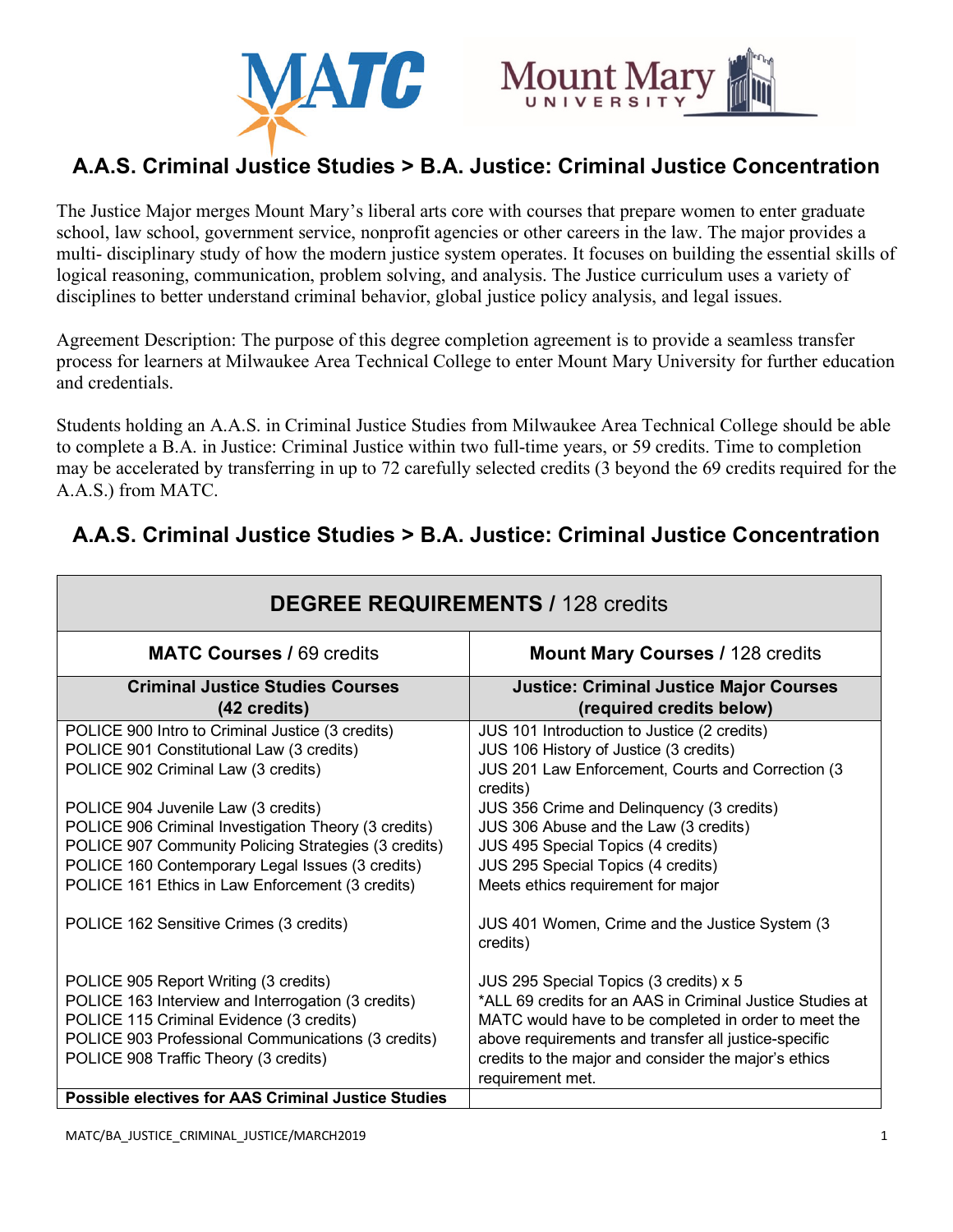| FLANG 101 Survival Spanish for Law Enforcement                              | SPA 101 Elementary Spanish I                          |
|-----------------------------------------------------------------------------|-------------------------------------------------------|
| POLICE 164 Law Enforcement Employability                                    | JUS 295 Special Topics (3 credits)                    |
| POLICE 144 Law Enforcement Internship 1 (3 cr.)                             | JUS 498 Internship (3 credits)                        |
| POLICE 145 Law Enforcement Internship 2 (3 cr.)                             | JUS 498 Internship (3 credits)                        |
|                                                                             | <b>Courses still needed: 21 credits</b>               |
|                                                                             | JUS 301 Comparative Justice (3 credits)               |
|                                                                             | JUS 405 Women as Professionals in Justice (2 credits) |
|                                                                             | JUS 406 Correctional Alternatives & Therapies (3      |
|                                                                             | credits)                                              |
|                                                                             | JUS 498 Internship (2-4 credits)                      |
|                                                                             | ANT 102 Cultural Anthropology (4 credits)             |
|                                                                             | <b>OR</b>                                             |
|                                                                             | PSY 103 Introductory Psychology (4 credits)           |
|                                                                             | <b>OR</b>                                             |
|                                                                             | SOC 201 Social Problems: Interventions & Theories (3  |
|                                                                             | credits)                                              |
|                                                                             | HIS 153 United States History Part I (3 credits)      |
|                                                                             | <b>OR</b>                                             |
|                                                                             | HIS 154 United States History Part II (3 credits)     |
|                                                                             | (Counts towards HUM core)                             |
|                                                                             | POS 214 American Government: State, Local, Tribal (1  |
|                                                                             | credit) AND POS 215 American Government: Federal      |
|                                                                             | and (2 credits)                                       |
|                                                                             | <b>OR</b><br>(Counts towards HUM                      |
|                                                                             | core)                                                 |
|                                                                             | POS 323 Comparative Modern Governments (3 credits)    |
|                                                                             | <b>OR</b><br>(Counts towards HUM                      |
|                                                                             | core)                                                 |
|                                                                             | POS 326 Modern Political Issues (3 credits)           |
|                                                                             | (Counts towards HUM core)                             |
|                                                                             | PHI 326 Theory of Ethics (4 credits)<br><b>OR</b>     |
|                                                                             | PHO 330 Contemporary Issues in Ethics (3 credits)     |
|                                                                             | <b>OR</b>                                             |
|                                                                             | THY 348 Current Moral Issues (2-4 credits)            |
|                                                                             | <b>OR</b>                                             |
|                                                                             | THY 350 Theological Ethics in Healthcare (4 credits)  |
| Core Courses (min. 48 credits, including 3 credits with global designation) |                                                       |
| Philosophy/Theology (min. 10 credits)                                       |                                                       |
|                                                                             | SEA 101 Search for Meaning (4 credits)                |
|                                                                             | Theology (min. 3 credits) (prereq. SEA 101)           |
|                                                                             | Philosophy (min. 3 credits) (prereq. SEA 101)         |
| <b>Communication/Math (min. 11 credits)</b>                                 |                                                       |
|                                                                             | Composition (min. 3 credits: ENG 120 required)        |
| If ENG 201 (3 credits) is taken.                                            | ENG 110 Composition I (3 credits)                     |
| If ENG 202 (3 credits) is taken.                                            | ENG 120 Composition II (3 credits)                    |
|                                                                             | <b>Communication (min. 2 credits)</b>                 |
| If SPEECH-201 (3 credits) is taken.                                         | COM 104 Public Speaking (2 credits)                   |
| MATH 107 College Mathematics 3 (credits)                                    | MATH 101 Pre-Algebra: would count toward 128-credit   |
|                                                                             | minimum, but one of the classes below is required to  |
|                                                                             | meet requirement)                                     |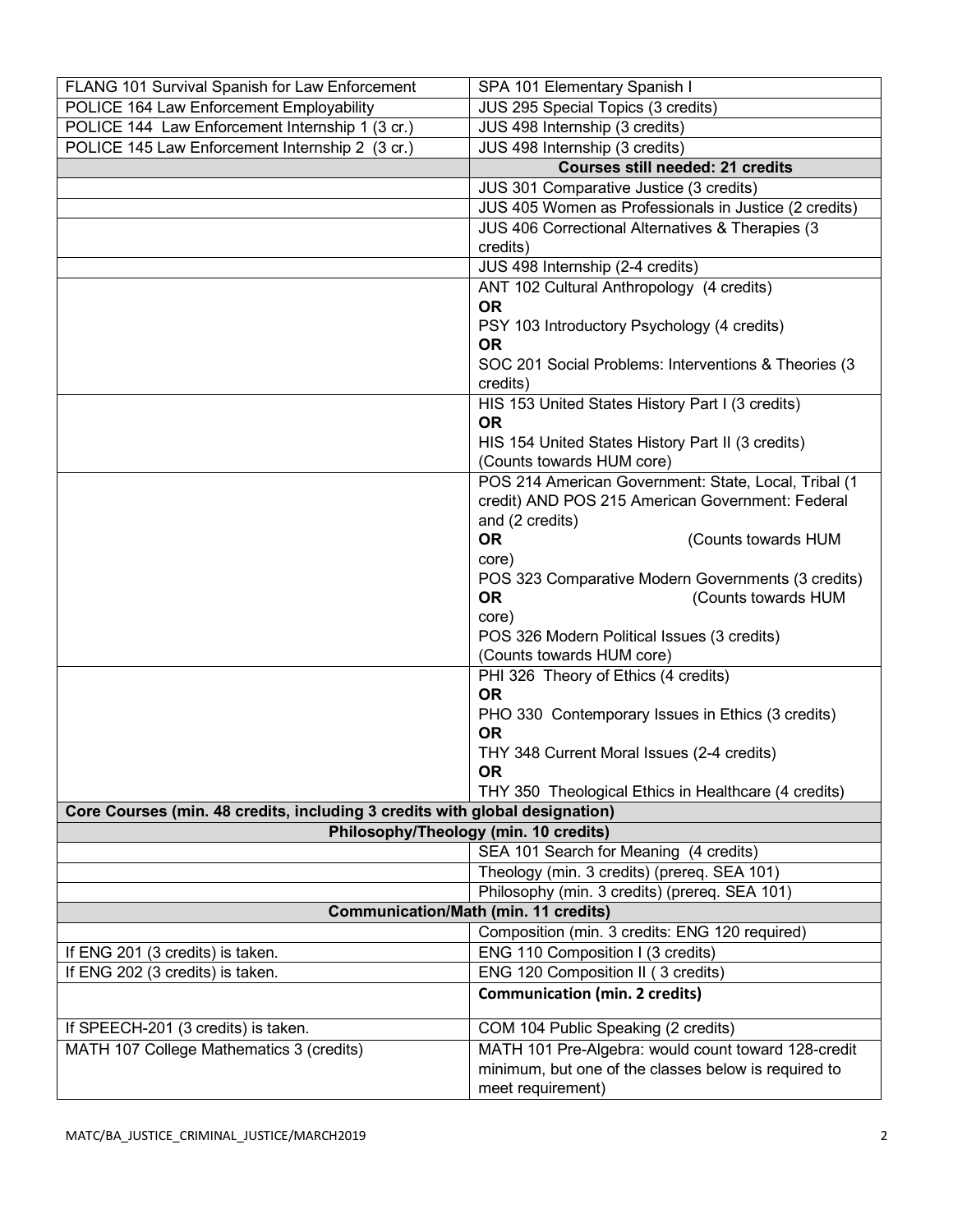| Any one of the following HS math options will meet the                                                | Mathematics requirement (min. 3 credits at level 104        |  |
|-------------------------------------------------------------------------------------------------------|-------------------------------------------------------------|--|
| MMU Math requirement:                                                                                 | or higher)                                                  |  |
| 804 - 113 College Technical Mathematics 1A                                                            |                                                             |  |
| 804 - 114 College Technical Mathematics 1B                                                            |                                                             |  |
| 804 - 115 College Technical Mathematics 1                                                             |                                                             |  |
| 804 - 116 College Technical Mathematics 2                                                             |                                                             |  |
| 804 - 118 Interm. Algebra w/ Apps                                                                     |                                                             |  |
| 804 - 123 Math w/ Business Apps                                                                       |                                                             |  |
| 804 - 134 Mathematical Reasoning                                                                      |                                                             |  |
| 804 - 144 Math of Finance                                                                             |                                                             |  |
| 804 - 189 Introductory Statistics                                                                     |                                                             |  |
| 804 - 195 College Algebra w/ Apps                                                                     |                                                             |  |
| 804 - 196 Trigonometry w/ Apps                                                                        |                                                             |  |
| 804 - 197 College Algebra w/ Apps                                                                     |                                                             |  |
| 804 - 198 Calculus 1                                                                                  |                                                             |  |
|                                                                                                       | World Language (min. 3 credits or equivalency<br>fulfilled) |  |
| Literature/Fine Arts (min. 9 credits)                                                                 |                                                             |  |
|                                                                                                       | Fine Arts (min. 3 credits)                                  |  |
|                                                                                                       | Literature (min. 3 credits)                                 |  |
| Option: Minimum 2 credits to complete the 9 credits required for the Core Literature and Fine Arts.   |                                                             |  |
| Humanistics (min. 9 credits)                                                                          |                                                             |  |
|                                                                                                       | History (min. 3 credits)                                    |  |
| Met. See equivalencies below.                                                                         | <b>Behavioral Science (min. 3 credits)</b>                  |  |
| ECON 195 Economics (3 credits)                                                                        | BUS 301 Microeconomics (4 credits)                          |  |
| SOCSCI 197 Contemporary American Society (3 credits)                                                  | SOC 101 Introductory Sociology (3 credits)                  |  |
| SOCSCI 172 Introduction to Diversity Studies (3 credits)                                              | SOC 210 Race, Class, & Gender (3 credits)                   |  |
| PSYCH 199 Psychology of Human Relations (3 credits)                                                   | PSY 100 Psychology of Human Adjustment (3 credits)          |  |
| Option (min. 3 credits) Behavioral/Social Science or History. (Met at MATC; see equivalencies above.) |                                                             |  |
| <b>Natural Sciences (min. 3 credits)</b>                                                              |                                                             |  |

*\*This chart represents only those courses required for an AAS in Criminal Justice Studies from MATC. A student may have accrued more credits, and up to 72 credits will be granted for courses at MATC in which a student has earned a grade of "C" (2.0) or better.*

### **Graduation Requirements:**

- 1. A total of **128 credits** are required to graduate. (A minimum of 32 credits must be earned at Mount Mary. Up to 72 credits will be granted for courses at Milwaukee Area Technical College in which a student has earned a grade of "C" (2.0) or better.)
- 2. Course work must include writing, communication, mathematics, world language, and global competency. See current Undergraduate Bulletin for all graduation requirements.
- 3. **48 credits must be earned in the core curriculum courses**—see chart above.